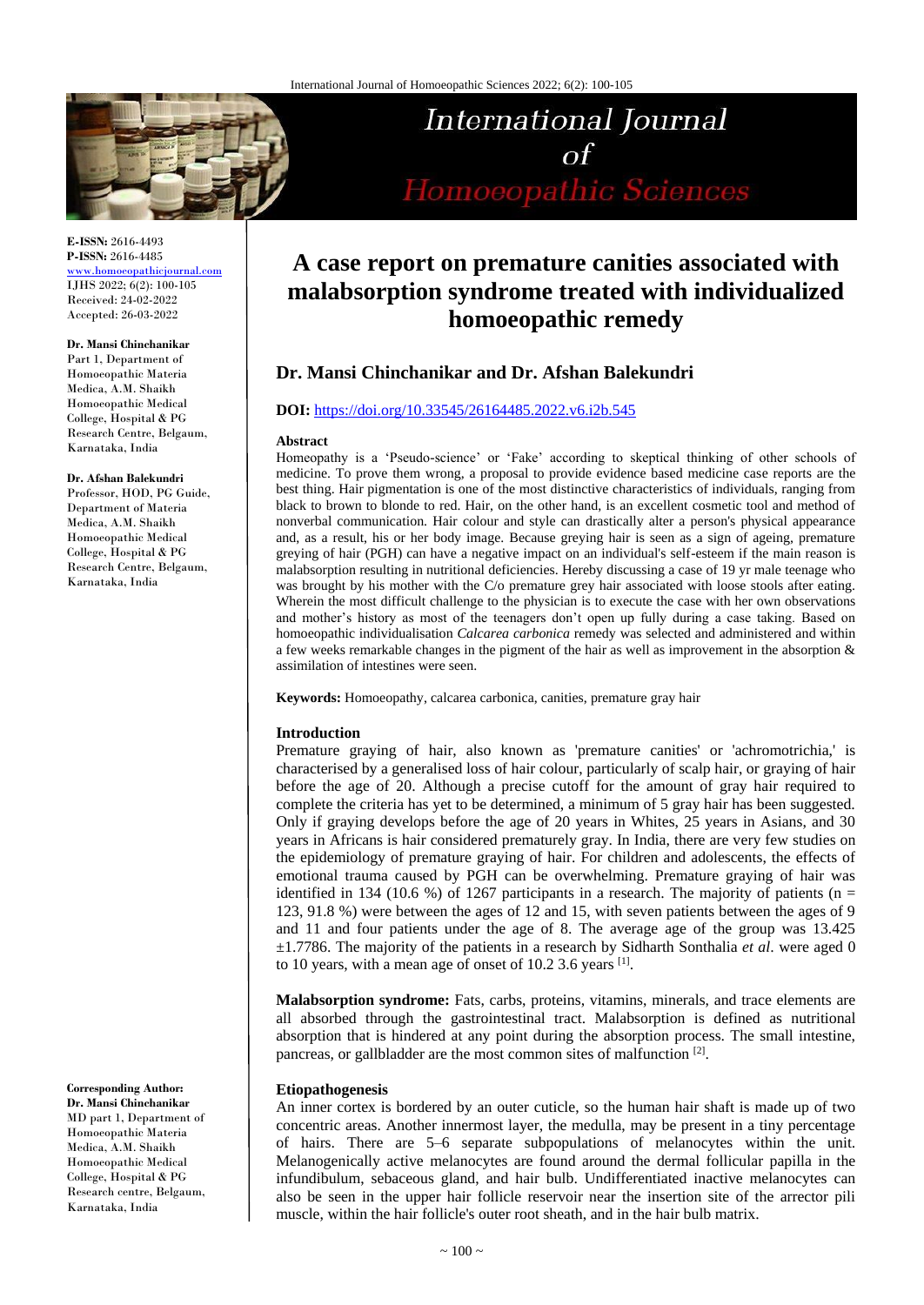Melanin is produced and transmitted by active melanocytes to the keratinocytes of the hair shaft cortex, with a minor quantity also going to the medulla and the cuticle on rare occasions. The dormant melanocytes' function is unknown, however they may serve as a stem cell reserve that can be triggered to become melanin-producing cells if the skin is injured <sup>[3]</sup>. Melanogenesis, or the process of melanin synthesis and subsequent distribution from the melanocyte to the keratinocyte, is responsible for the colour of human hair. At many stages, the process is assumed to be genetically regulated. Human hair follicles contain two types of melanins: eumelanin, a black-brown pigment found mostly in black and brown hair, and pheomelanin, a yellow or red pigment found mostly in auburn and blonde hair. Gray hair is caused by a reduction in the number of melanocytes in the scalp. This could be due to a defect in the melanocytic stem cells or the follicular stem cell population being destroyed.

Oxidative stress caused by the build-up of reactive oxygen species (ROS) from hydrogen peroxide (a natural result of the hair growth process) or ultraviolet (UV) light is a common cause of follicular melanocyte mortality. Other sources of oxidative stress, such as pollution, emotional stress, alcohol consumption, substance abuse, and cigarette smoking, as well as inflammatory stress, may exacerbate this endogenous oxidative stress and overwhelm the hair follicle melanocyte antioxidant capacity, resulting in increased terminal damage in the ageing hair follicle. Graying's aetiology is not fully understood at this time. It is currently thought to be primarily hereditary, with the interaction of numerous environmental influences. Premature canities can arise as an autosomal dominant disorder before the age of 20 years old, without any underlying pathology. It can also happen in the context of organ-specific autoimmune illnesses including pernicious anaemia, hyper- or hypothyroidism, and premature ageing syndromes like progeria, pangeria, and atopic diathesis. Graying of hair was seen in 55 % of patients with pernicious anaemia before the age of 50, compared to just 30 % in the control group. Nutritional deficits such as prolonged protein loss owing to kwashiorkor, nephrosis, celiac disease, and other types of malabsorption, severe iron shortage, and copper insufficiency have also been linked to reversible hypopigmentation of hair. Gray hair can be caused by a lack of nutrients or disorders like vitiligo or Griscelli syndrome. Other causes implicated include stress, and administration of certain drugs including chloroquine, mephenesin, phenylthiourea, triparanol, fluorobutyrophenone, dixyrazine, the epidermal growth factor receptor inhibitor imatinib and interferon- alpha, and use of certain chemicals (medicated oils) and topically applied agents like dithranol, chrysarobin, resorcin, prostaglandin F2 alpha (PGF2 alpha) analogs. Patients with HIV infection, cystic fibrosis, and Hodgkin's lymphoma have also had premature greying. Hair greying has also been linked to a lack of neuroendocrine stimulation of hair follicle melanogenesis by locally generated substances such as adrenocorticotrophic hormone, melanocyte stimulating hormone, & endorphin. Long-term cervical and lumbar sympathectomy has also been demonstrated to slow or prevent the usual graying of scalp and pubic hair in two patients, implying that sympathetic denervation slows or prevents the natural graying of hair with age. Despite substantial molecular research being

conducted to better understand the pathophysiology of canities, treatment options are still lacking, and no effective medication exists. Only a few oral treatments have been tested, with mixed outcomes. Successful treatment reports are anecdotal and have never been backed up by additional studies. As a result, dietary supplements including diverse combinations of vitamins and minerals such as biotin, calcium pantothenate, zinc, copper, and selenium are frequently prescribed randomly to patients. However, the scientific level of evidence for their efficacy in the published literature is currently minimal. After ingesting substantial dosages of p-aminobenzoic acid (PABA), temporary hair darkening has been recorded, albeit the mechanism of action is uncertain. In rendered camouflage techniques, hair colourants are the mainstay of therapy. The use of hair colour by a patient is influenced by a number of factors, including the patient's age of onset and the psychosocial impact, particularly in terms of employment potential. Various alternatives can be used depending on the degree of graying. If less than 10% of the hair is impacted, just plucking it out may be a viable option 4.

#### **Case report**

## **Introduction**

A male patient named Mr N. J of age 19 Yr was brought by his mother with the complaints of Graying of scalp hairs since highschool and sudden urge to stools during & after eating food since childhood.

#### **Presenting complaints:**

- Greying of hairs since highschool.
- Sudden urge to stools during & after eating food since childhood.

## **History of presenting complaints**

- **Details of gray hair** Onset: Gradual
	-
- **Duration:** Since his highschool days  $(8<sup>th</sup>-9<sup>th</sup>$  std) approximately 8 yrs
- **Location: Head (Hair)**
- Sensation: There is no itching or any kind of sensation present
- Modality: No modalities were elicited related to greying of hair
- Concomitants: Nothing specific  $\triangle$  secociated Symptoms: Nothing
- Associated Symptoms: Nothing specific

## **Details of Gastrointestinal complaints:**

- Patient have increased frequency of stools since childhood; goes atleast 2-3 times, sometimes 3-4 times a day.
- Now the patient is passing stools with increased frequency even during and after eating food immediately since highschool-college.
- **Onset:** Gradual
- **Duration:** Since childhood approximately since 9-10 yrs
- **Location:** Lower abdomen
- **Sensation:** Sudden sensation or urge to pass the stools.
- **Modalities:** < during eating; gets sudden urge while eating & goes to pass stools.
- $\bullet \quad$  < after eating
- $\bullet \quad <$  Milk
- Empty stomach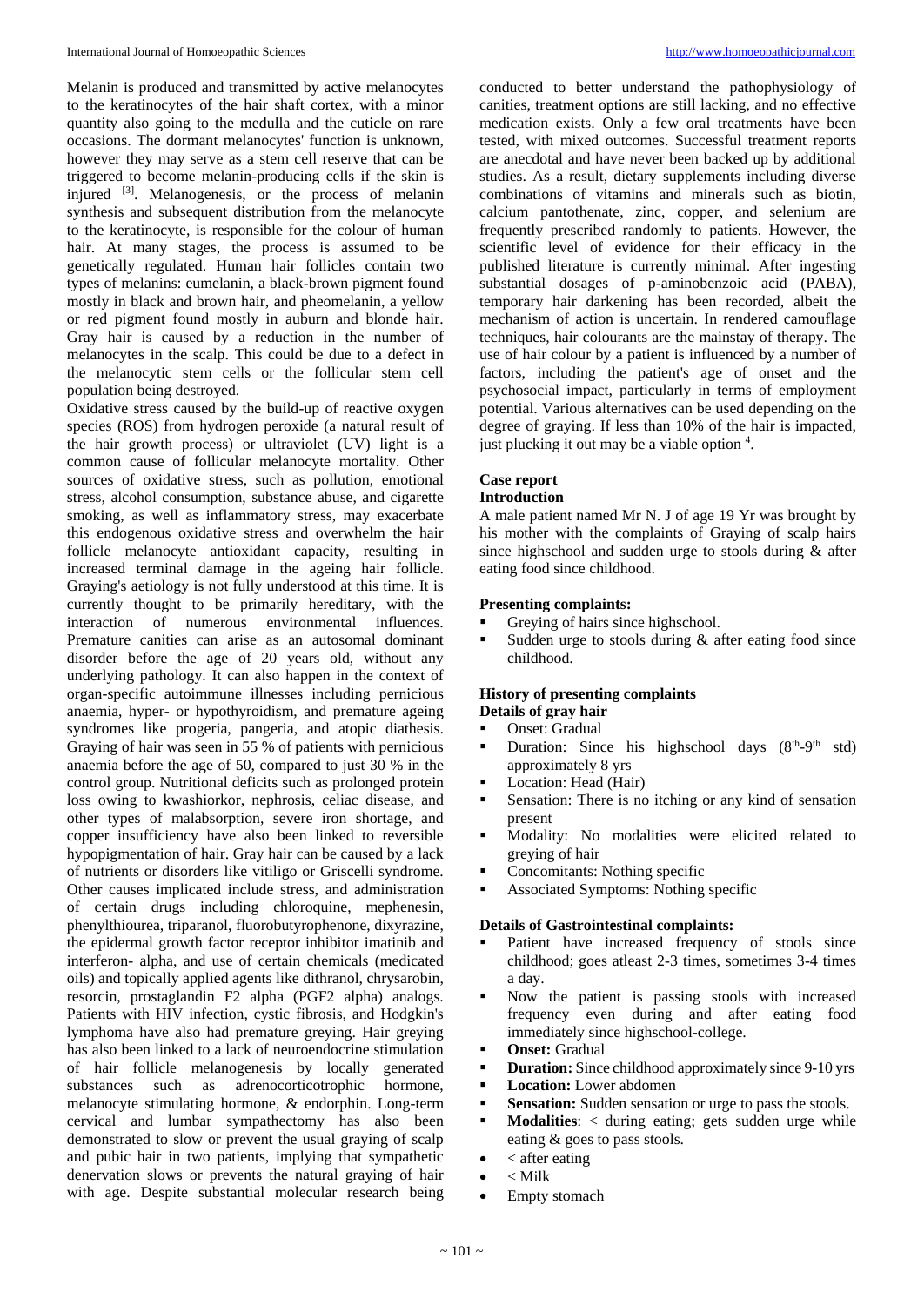- There is no hairfall
- Scalp & hair are oily/greesy to touch
- Dandruff present
- **Waveyness or curly hairs present**
- Grey hair between black hair
- Volume of hair more

## **Past medical history**

Patient recurrently suffers from URTI every year, recurrent boils over gluteal region, on & off tinea cruris since many years, had suffered typhoid fever at the age of 14yrs, jaundice at 16yrs, dengue fever at 16yrs. Was on many forms of antipathic, allopathic medications for all of the above infections.

## **Family history**

Father has cholelithiasis and hypertension, mother has osteoarthritis and anal fissure, elder sister is apparently healthy.

## **Personal history**

- **Diet:** Mixed
- **Appetite:** Diminished; patient never asks by himself for food. Must force him.
- **Property** Desires: Nothing specific
- **Aversions**: Milk
- **Cravings:** Nothing specific
- **Bowels:** Passes 4-5 times/day; soft, sometimes semisolid in consistency.
- **Micturition:** 3-4 D/0 N
- **Thirst:** Ouenchable thirst
- **Perspiration:** normal
- **Sleep:** Sound
- **Preams:** Not elicited
- **Fear:** according to the mother, he doesn't go alone in dark at night.
- **Thermals:** cannot tolerate cold weather; catches cold easily.

## **Birth history**

- Child was born with Full term normal delivery (FTND)
- But with Low birth weight (LBW) of  $1 \text{ kg}$ .
- Child had cried immediately after birth.
- After few months of birth, infant started to become severly emaciated with distended abdomen.
- Even the infant was throwing up milk breast fed by mother; as said by the paediatrician it was lactose intolerance. For this he was admitted in the hospital for several days.
- $\blacksquare$  There was delayed dentition & walking precisely according to mother. Other milestones not sure.
- Recurrent cold  $&$  coryza at every change of weather; especially cold weather.

## **Mentals**

- Weak memory; forgetful.
- Doesn't obey his parents; i.e disobedient
- According to mother he doesn't seems to be a serious or responsible type of person; Takes everything very lightly.
- Don't listen to his mother; even after a lot of scolding from mother he doesn't bothers to listen to her.
- There is confusion of mind regarding decision making.
- Cannot take proper decision especially in his education or career selection; sometimes he tells that he want to opt Engineering, sometimes wants to study B.pharma, sometimes B.Sc & the list goes on.
- Weak in studies; has failed few times in the past; Doesn't like to study
- Patient cannot make his own decisions; he is always dependent on what his friends/ or other people are doing that he will do.
- During case taking patient was very shy to open up; I had to repeatedly ask him questions but got very few answers.
- He sat with his head bowed down with no eye to eye contact with me throughout the case taking; lack of confidence.
- Laughs in serious matters
- Sits all the day ideal doing nothing but with mobile.

## **Physical and systemic examination**

Patient is conscious & well oriented with a lean, thin, tall body with 48 kg of weight. There were increased peristaltic bowel sounds heard with all other vital parameters normal.

## **Totality of symptoms**

- Gray hair
- Frequent urge to stools
- $\blacksquare$  Urge to stools < during eating
- $\blacksquare$  Urge to stools < after eating
- $\blacksquare$  Urge to stools  $\lt$  milk
- **Forgetfulness**
- Disobedient
- Not serious or responsible in his life
- **Confusion of mind**
- Doesn't study- aversion to work
- **Shyness**
- No eye to eye contact- lack of confidence
- **Laughs in serious matters**
- Sits ideally doing nothing- lazy or indolence
- Delayed milestones
- $H/O$  Milk intolerance
- Intolerence towards cold
- Fear of darkness<br>Fear thin  $\&$  tall
- Lean, thin, & tall

## **Repertorial totality with Repertorization mentioned in Fig 1 (A) & (B)**

# Gray hair<br>Frequent 1

- Frequent urge to stools<br>I Urge to stools  $\lt$  during
- Urge to stools  $\lt$  during eating<br>■ Urge to stools  $\lt$  after eating
- Urge to stools < after eating  $\leq$  milk
- $\blacksquare$  < milk<br>Aversie
- Aversion milk
- Forgetfulness<br>■ Disobedience
- $\blacksquare$  Disobedience
- $\blacksquare$  Frivolous
- Confusion of mind<br>• Indecision
- $\blacksquare$  Indecision
- Aversion to work<br>Numeral bashful
- **Shyness/bashful**<br>Dullness
- $\blacksquare$  Dullness
- Want of confidence
- **Fear of darkness**
- **•** Dentition slow
- **Learning to walk late**
- Intolerence towards cold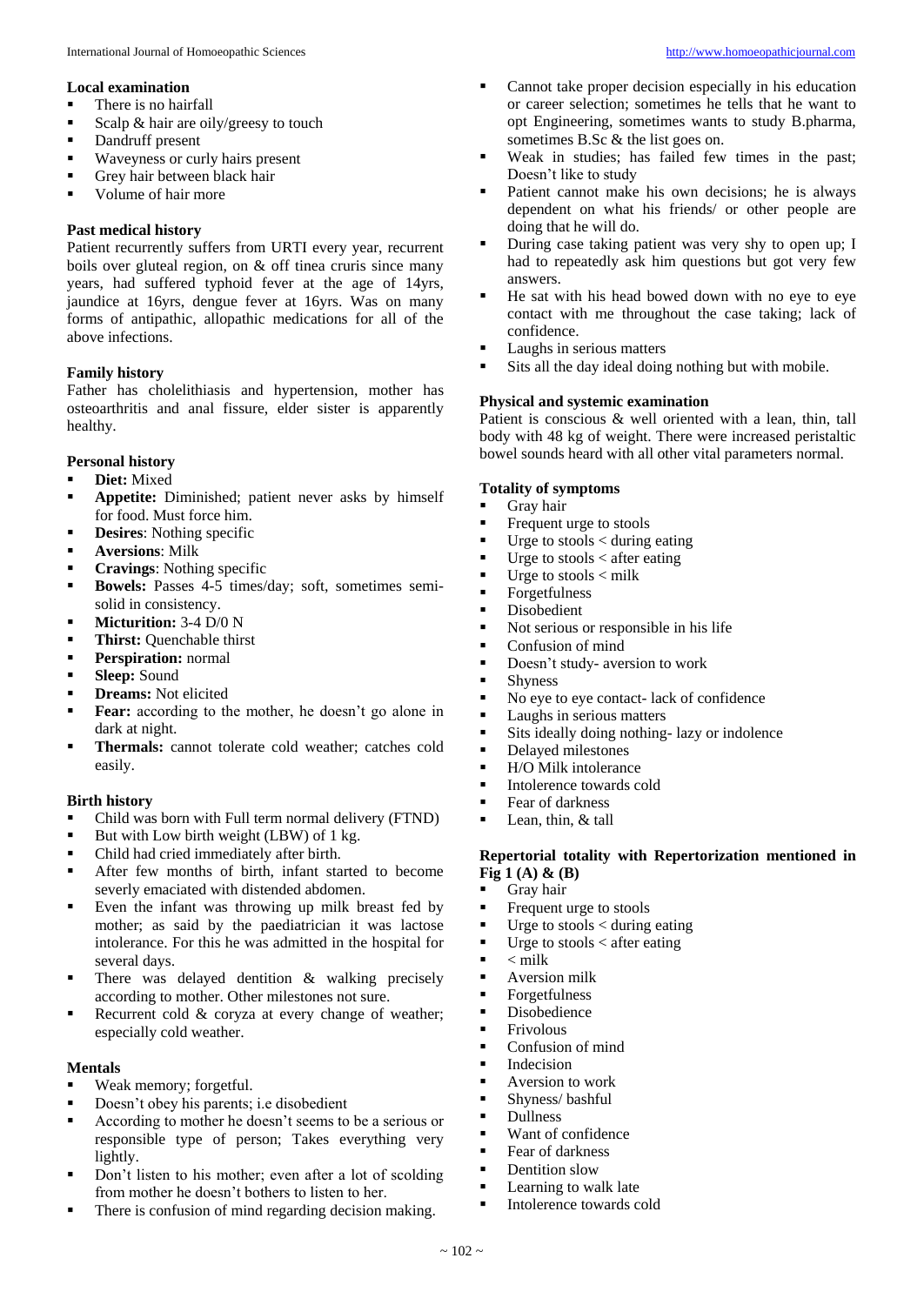#### **Prescription with auxillary management**

1) Calcarea carbonica 200/ 2 dose (4-0-4) X 5 days

2) Placebo (4-0-4) X 15 days

3) Wash hair thoroughly with mild shampoo once in two days.

### Table 1: Treatment & follow ups

| Date       | Signs & symptoms                                                                | <b>Prescription</b>              |
|------------|---------------------------------------------------------------------------------|----------------------------------|
| 14/08/2021 | Greying of hair approximately since 8 yrs.                                      | Calcarean carb 200/2 dose/5 days |
|            | Sudden urge to stools during $\&$ after eating food since 9-10 yrs. (Fig 2)     | Placebo/ BD/15 days              |
| 4/09/2021  | No change in the colour of hair.                                                | Placebo /BD/15 days              |
|            | Frequency of stools reduced to 4-5 /day to 1-2 / day.                           |                                  |
|            | Appetite slightly increased- Ate 1 chapati by himself; mother did not force.    |                                  |
|            | Weight-48 kg                                                                    |                                  |
|            | All other generals normal.                                                      |                                  |
| 28/09/2021 | There is change in the colour of hair; though some grey hairs can be seen.      | Placebo /BD/15 days              |
|            | There is change in the lustre of hair, hair are less oily $\&$ curly, decreased |                                  |
|            | dandruff.                                                                       |                                  |
|            | Frequency of stools reduced to $1 / day$ . (Fig 3)                              |                                  |
|            | Appetite increased- Eats full meal 3 times/ day on its own.                     |                                  |
|            | All other generals are normal.                                                  |                                  |
| 20/10/2021 | Appetite in a increased state                                                   | Placebo/OD/1 month               |
|            | Weight increased from 48kg to 52kg                                              |                                  |
|            | All other generals normal; no new complaints.                                   |                                  |

#### **Discussion**

Here, an attempt has been made to understand the effectiveness of homoeopathic medications in the treatment of premature grey hair, particularly in situations with malabsorption deficits resulting in nutritional inadequacies. Despite extensive molecular research aimed at better understanding the pathophysiology of canities, no effective therapeutic options exist. Only a few oral treatments have been tested, with mixed outcomes. Successful treatment reports are based on anecdotal evidence and have never been supported by additional research. As a result, patients are commonly given nutritional supplements containing diverse combinations of vitamins and minerals on an ad hoc basis. However, there is currently very little scientific proof for their efficacy in the published literature. According to Herbert A. Roberts in his "The principles and art of cure by homeopathy", The homoepathic physician has two goals in mind when taking the case. The first is to make a diagnosis, and the second and more important goal in taking a case is to identify and define the patient's genuine symptoms so that we can form a clear picture of the patient's ailments. So

specifically as to this case the objectives is to make understand the effectiveness of homeopathic case taking & homeopathic medicine in cases where patients who don't open up fully infront of the physicians and treating the case solely based on mother's history & physician's observation; this commonly occurs in most of the teenagers group. So based on these priniciples, review of literatures, totality of symptoms & reportorial analysis & physician's observations a whole individualized homoeopathic case was taken and a similimum *Calcarea carbonica 200* was prescribed to a 19 yr teenager who was brought by his mother with the C/o gray hairs and loose stools after eating since 8-9 yrs. As soon as action of the remedy started patient improved in his appetite and gastrointestinal system & change in his nutritional status thus making a difference in his hair colour, which leads to the diagnosis that there were no other etiological factors causing premature gray hair in the patient rather it was derangement of the systems leading to the effect which was necessarily needed to be corrected homoeopathicaly.



**Fig 1 (A):** Repertorization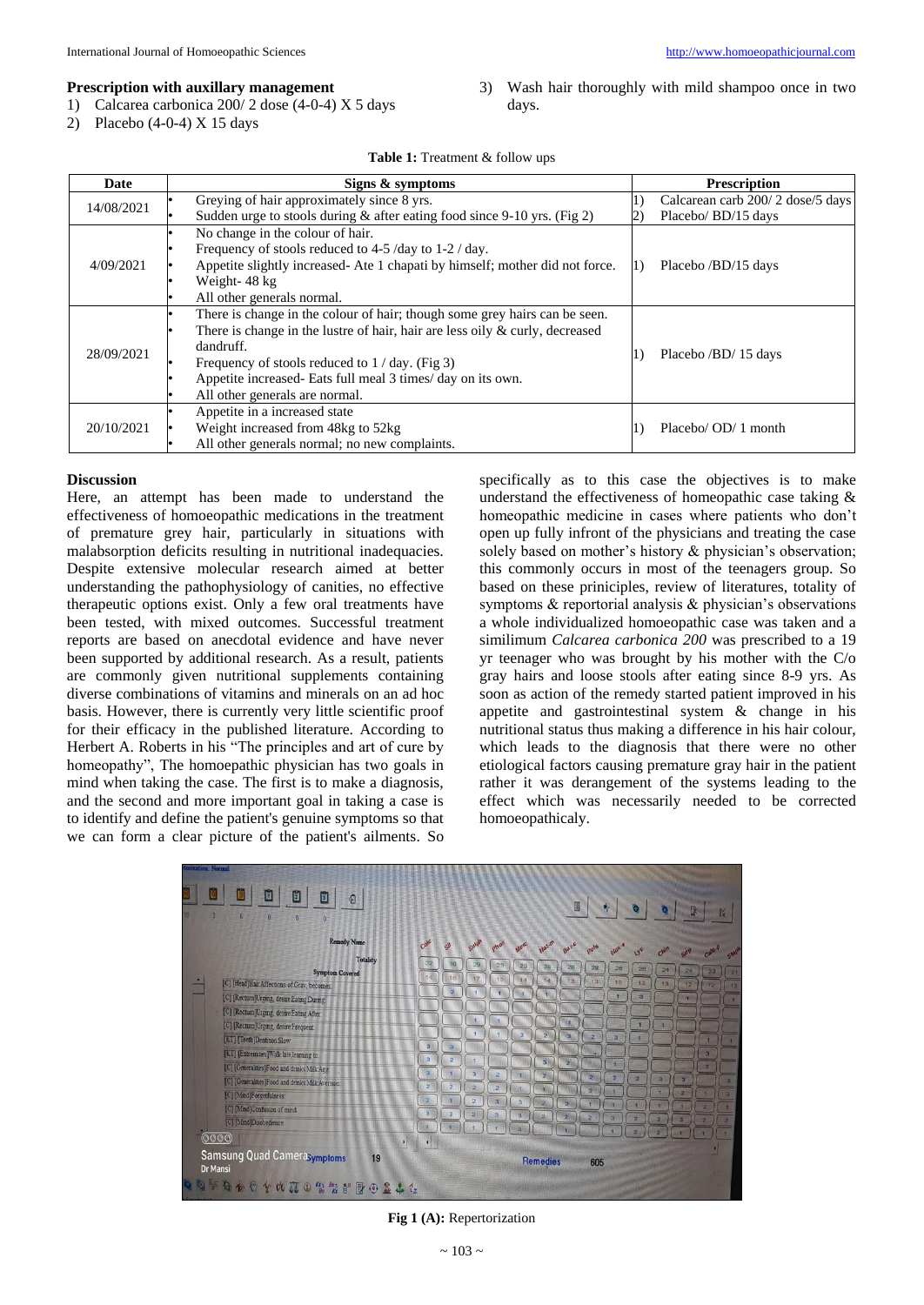

**Fig 1 (B):** Repertorization



**Fig 2:** Before treatment



**Fig 3:** After treatment

## **Conclusion**

In the above case *Calcarea carbonica 200* was administered orally to the patient analysed over patient's history including birth history, totality of symptoms, reportorial analysis & physician's observations which concluded few remedies in picture among which calcarea carb was selected finally on observations, mentals & birth history basis which suits as the drug picture. The limitation of this case report is the case report itself, in the future more such cases of canities will be taken into consideration for a large controlled trials & case series, the case was not analysed through miasmatic view. Premature canities, often considered as a mundane disorder of little significance, seems to have a huge impact on the quality of life (QoL) of the sufferers. Thus, Homoeopathy giving satisfactory results in such cases.

**Declaration of patient's consent:** Oral consent from the patient was taken.

**Acknowledgement:** I'd want to express my heartfelt gratitude to my beloved Guide Dr. Afshan Balekundri, MD (Hom), Professor, HOD, PG guide, Department of Materia medica, A.M. Shaikh Homoeopathic Medical College (RGUHS), Belgaum, Karnataka for supporting me to present this article.

## **Financial support & sponsorship:** Nil

**Conflicts of interest:** None declared

### **References**

1. Francis A, George RM, Mohamed NKV. Study of prevalence of premature graying of hair among school– going children aged between 5–15 years. Indian J Appl Res [Internet]. 2019 [cited 2022 Mar 19];(9)8. Available from: https://www.worldwidejournals.com/indian-journal-ofapplied-research-(IJAR)/article/study-of-prevalence-ofpremature-graying-of-hair-among-school-going